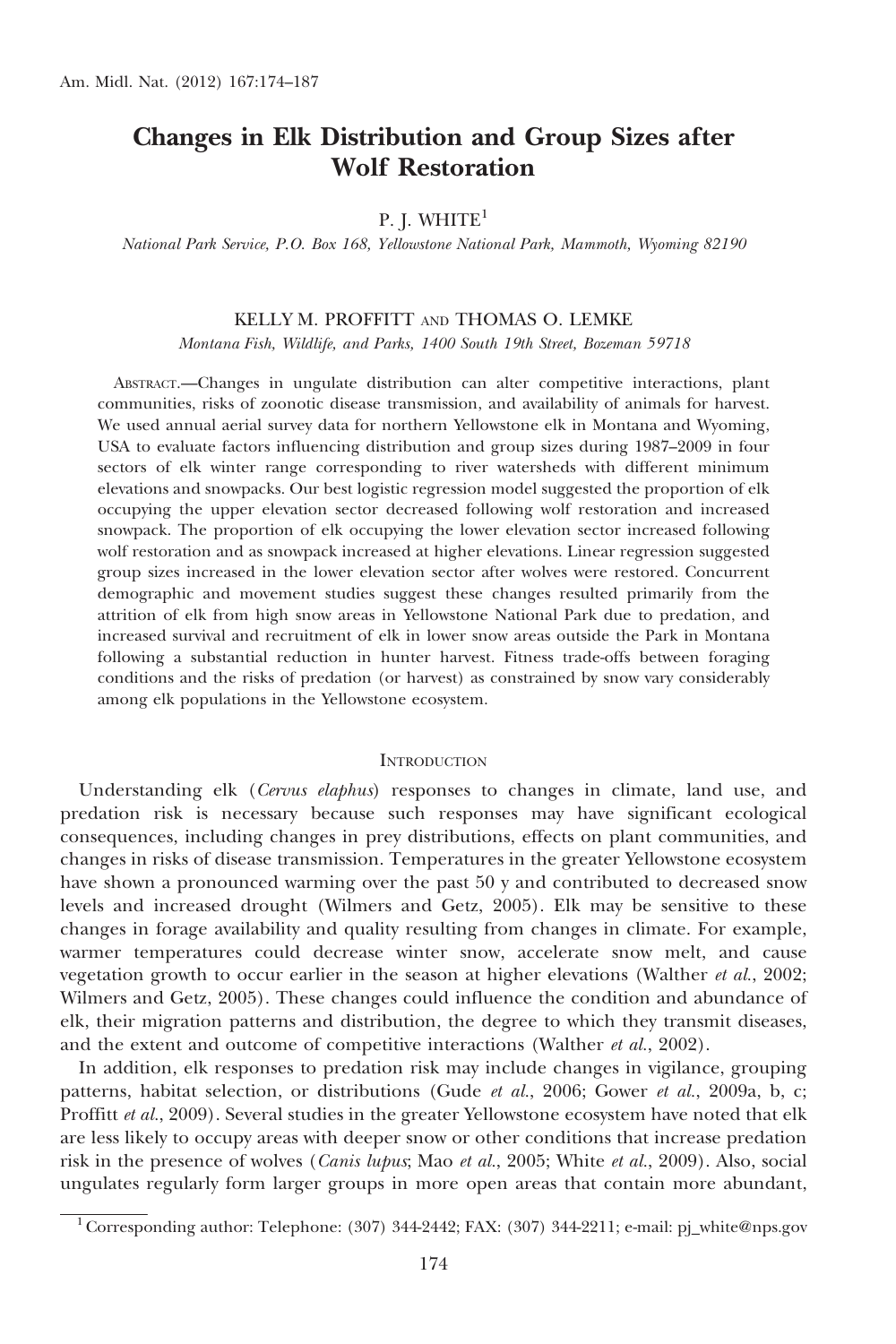high-quality forage than closed habitat types (Jarman, 1974; Hirth, 1977; Clutton-Brock et al., 1982). Mao et al. (2005) found group sizes of elk were larger in areas of higher wolf density, which may have enhanced their probability of detecting predators or escaping attack by being one of many prey with less chance of selection by a predator (Pulliam, 1973; Pulliam and Caraco, 1984).

The northern Yellowstone elk population spends winter on approximately  $1530 \text{ km}^2$  of grasslands and shrub steppes along the northern boundary of Yellowstone National Park (Park) and nearby areas of southwest Montana (Fig. 1, Houston, 1982; Lemke et al., 1998). These elk migrate seasonally, moving from higher-elevation summer ranges throughout the Park to the winter range in the northern portion of the Park and nearby areas of southwest Montana (Craighead et al., 1972; White et al., 2010). The population expanded its winter range north of the Park and into Paradise Valley, Montana, during the 1970s and 1980s in response to increasing elk abundance, changes in structure and timing of hunter harvests, and protection of winter ranges outside the Park (Coughenour and Singer, 1996; Lemke et al., 1998).

Wolves were restored to this ecosystem during 1995–1997 and their abundance and distribution rapidly increased (Smith, 2005). Estimates of elk numbers on northern Yellowstone winter range decreased from 13,654–25,453 during 1987–1994 to 12,420 in winter  $2003$  (i.e., Dec.  $2002$  through Apr.  $2003$ ) and  $9675$  in winter  $2009$  (Eberhardt et al., 2007). This decrease was due to predation by wolves and other large carnivores (e.g., bears Ursus arctos, U. americanus), concurrent hunter harvests of antlerless elk, and drought effects on maternal condition and recruitment (Vucetich et al., 2005; White and Garrott, 2005; Barber-Meyer et al., 2008). To our knowledge, previous research investigating factors influencing spatial distribution and grouping tendencies of elk in northern Yellowstone are limited (Houston, 1982; Barmore, 2003). Thus, our objective was to use aerial survey data from 1987–2009 to evaluate the distribution and grouping patterns of northern Yellowstone elk on their winter range.

#### **METHODS**

The winter range for northern Yellowstone elk consisted primarily of foothills and valley bottoms along the Gardner, Lamar, and Yellowstone river watersheds (Houston, 1982; Lemke et al., 1998). The climate was characterized by short cool summers and long cold winters. Mean annual precipitation varied from 25–35 cm as elevation increased from 1500 m in river drainages to 3400 m on mountains. Average snow-water equivalents (*i.e.*, amounts of water in snow) ranged from 2–30 cm along this elevation gradient (Farnes *et al.*, 1999). Vegetation was primarily steppe or shrub steppe (primarily Idaho fescue Festuca idahoensis, blue-bunch wheatgrass Pseudoroegneria spicata, and big sagebrush Artemsia tridentata) with stands of montane forest (primarily lodgepole pine Pinus contorta and Douglas fir Pseudotsuga menziesii) at higher elevations and woody riparian communities (primarily aspen Populus tremuloides and willow Salix sp.) in the valleys. Extreme drought during summer 1988 contributed to fires that burned about  $27\%$  (11,427 ha of grasslands, 15,580 ha of forest) of the winter range for northern Yellowstone elk inside the Park and adjacent to the Park boundary (Singer  $et al., 1989$ ). Severe to extreme drought conditions also prevailed on the northern range during 1999–2006 (National Climatic Data Center,  $\langle$ http://www.ncdc.noaa.gov/ $\rangle$ ).

The Northern Yellowstone Cooperative Wildlife Working Group used 3–4 Super Cub airplanes to conduct annual winter (Nov.–Mar.) counts of northern Yellowstone elk during 1987–2009. Annual counts typically were completed during a single morning. Each plane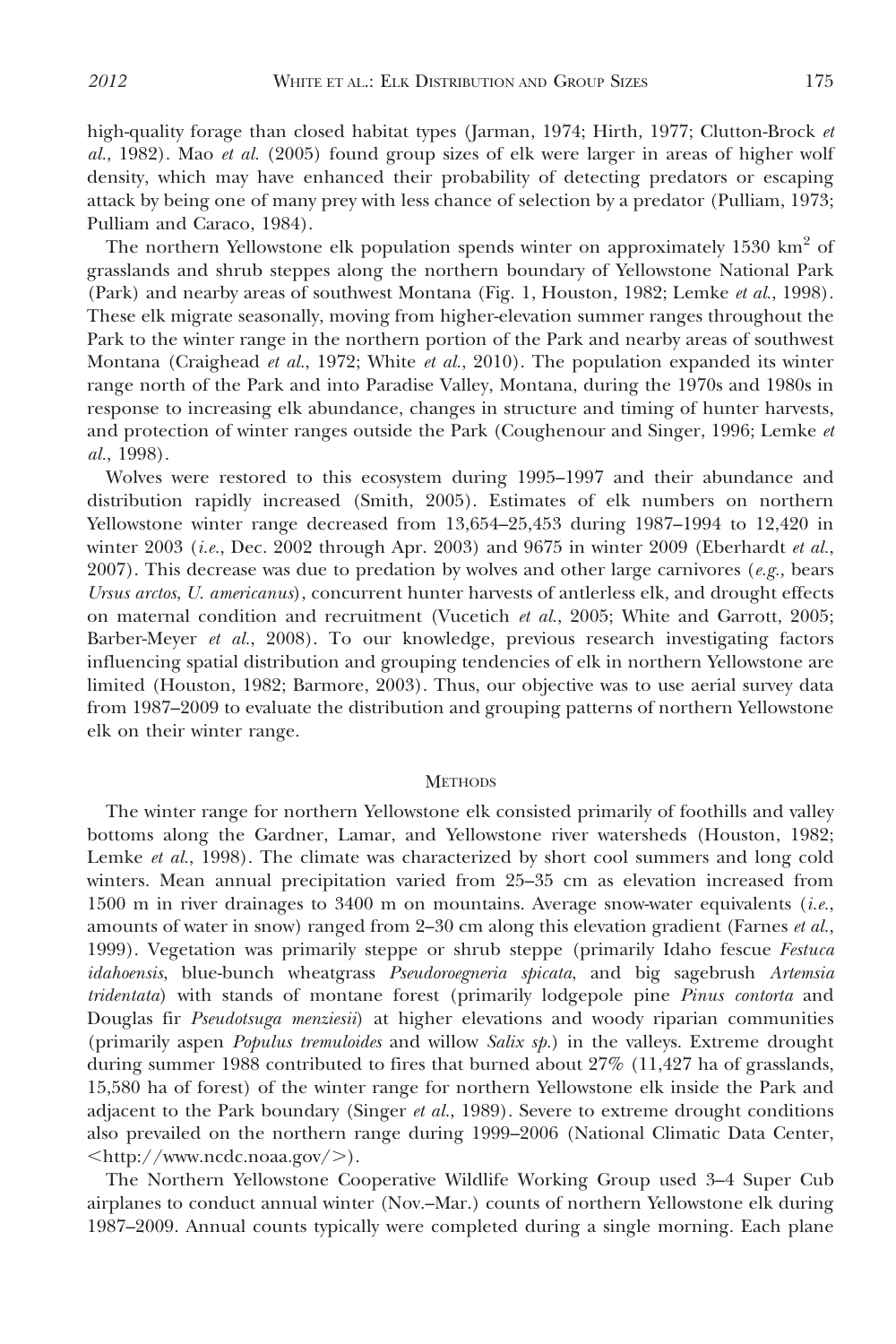

FIG. 1.—Northern Yellowstone elk winter range located in northern portion of Yellowstone National Park, Wyoming and southwest Montana (Panel A). Winter range was divided into four sectors: the highelevation upper sector, mid-elevation middle sector, lower-elevation sector inside the Park, and lowerelevation sector outside the Park (Panel B). The upper, middle, and lower inside sectors primarily are located within the Park, whereas the lower sector outside the Park primarily is located on public and private lands in southwest Montana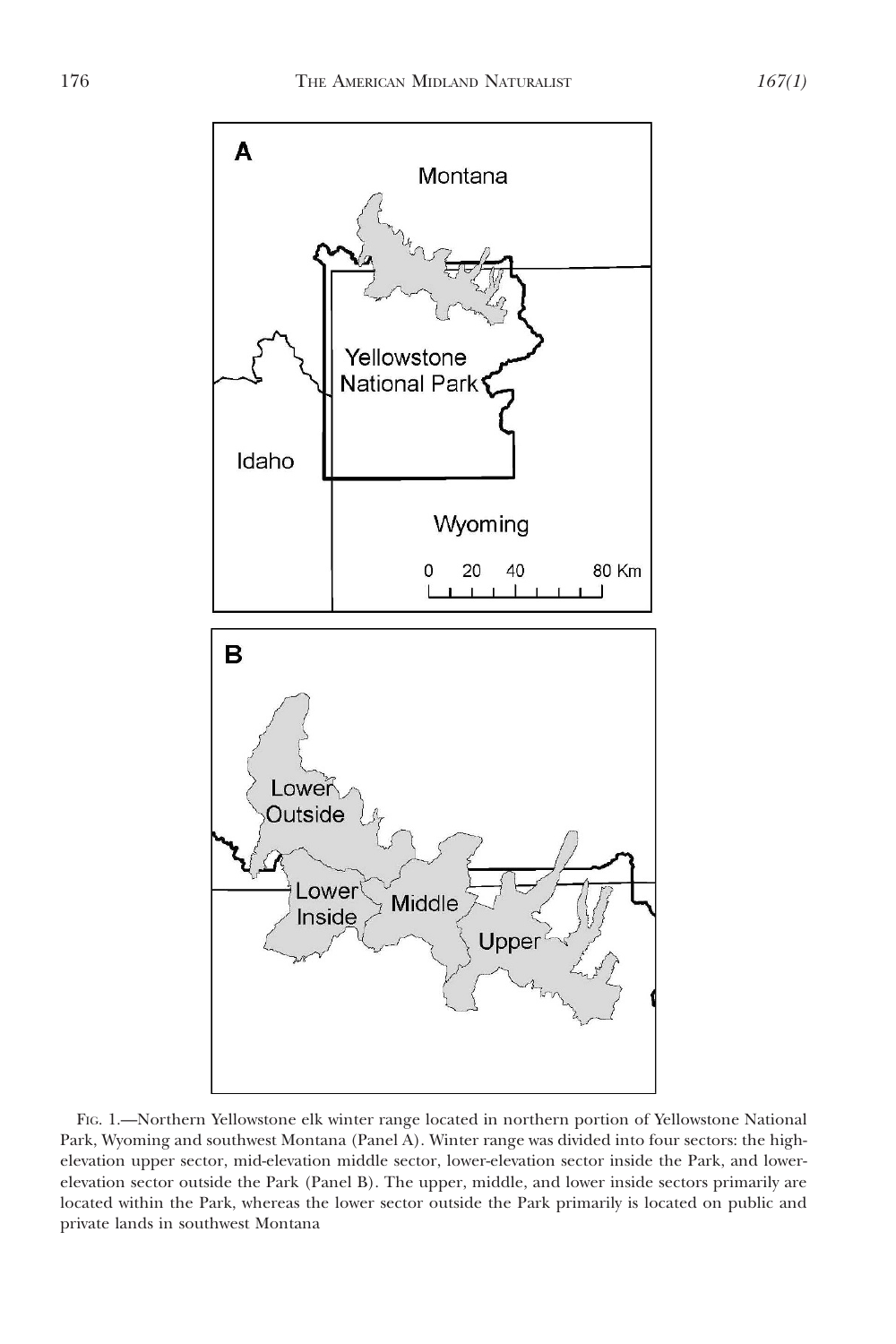| Winter | Period   | Estimated elk numbers | Snow water equivalent (m) | No. of hunters |
|--------|----------|-----------------------|---------------------------|----------------|
| 2009   | 1        | 9675                  | 5.8                       | 140            |
| 2008   |          | 8570                  | 8.3                       | 107            |
| 2007   | 0        | 9241                  | 1.7                       | 138            |
| 2006   |          | 8849                  | 15.6                      | 140            |
| 2005   | 0        | 12861                 | 1.9                       | 826            |
| 2004   | 0        | 11138                 | 1.4                       | 1107           |
| 2003   | 0        | 12420                 | 1.1                       | 1545           |
| 2002   | $_{0}$   | 15926                 | 1.7                       | 1953           |
| 2000   | $_{0}$   | 19315                 | 2.1                       | 2255           |
| 1998   | $_{0}$   | 15785                 | 4.2                       | 2136           |
| 1994   | 0        | 25453                 | 3.3                       | 1222           |
| 1993   | $\theta$ | 23693                 | 1.2                       | 1952           |
| 1992   |          | 19702                 | 15.8                      | 1816           |
| 1991   |          | 13654                 | 6.3                       | 1704           |
| 1990   | $\Omega$ | 20550                 | 5.9                       | 690            |
| 1989   |          | 14961                 | 20.5                      | 2486           |
| 1988   | 0        | 25368                 | 1.7                       | 967            |
| 1987   | $\theta$ | 23343                 | 1.2                       | 1448           |

TABLE 1.—Response variables and covariates for analyses of potential factors influencing group distribution and sizes of northern Yellowstone elk on their winter range in the northern portion of

covered a segment of the northern winter range (both inside and outside the Park), which was divided into four count sectors that corresponded to river watersheds with different minimum elevations and snowpacks (Coughenour and Singer, 1996). Elk locations were classified as being in either the upper, middle, lower inside, or lower outside sector of the winter range (Fig. 1). The upper sector included portions of the Lamar River watershed, where elevation ranged from 1890–2590 m and winter snow depths averaged 0.6–0.7 m. The middle sector included the portion of the Yellowstone River watershed from the confluence of the Lamar and Yellowstone rivers near Tower Junction through the Blacktail Deer Plateau, where elevation ranged from 1890–2375 m and snow depths averaged 0.5 m. The lower sector inside the Park included the Gardner River watershed between Gardners Hole and Mt. Everts near Mammoth Hot Springs and north to Reese Creek at the northern Park boundary near Gardiner, Montana, where elevation ranged from 1615–2315 m and snow depths were  $< 0.3$  m. The lower sector outside the Park included mostly Forest Service and private lands in the Yellowstone River watershed north of the Park boundary where elevation ranged from 1615–2590 m and snow depths were  $\leq 0.3$  m. No counts were conducted during winters 1995–1997 or 1999 and 2001. Location and size of individual elk groups were recorded during five winter surveys from 1988–1992 and during six winter surveys in 2003 and 2005–2009. Data from other years were excluded from analyses because elk group sizes were not available for individual sectors.

Elk distribution.—We investigated the potential effects of various combinations of continuous covariates describing hunting pressure and severity of snowpack, and categorical covariates describing the timing of aerial surveys  $[i.e.,$  early (Dec.–Jan.) or late (Feb.–Apr.) winter] and wolf restoration  $[i.e.,$  pre-wolf  $(1987–1995)$  vs. post-wolf periods  $(1996–2009)$ ], on elk distribution across winter range sectors (Table 1).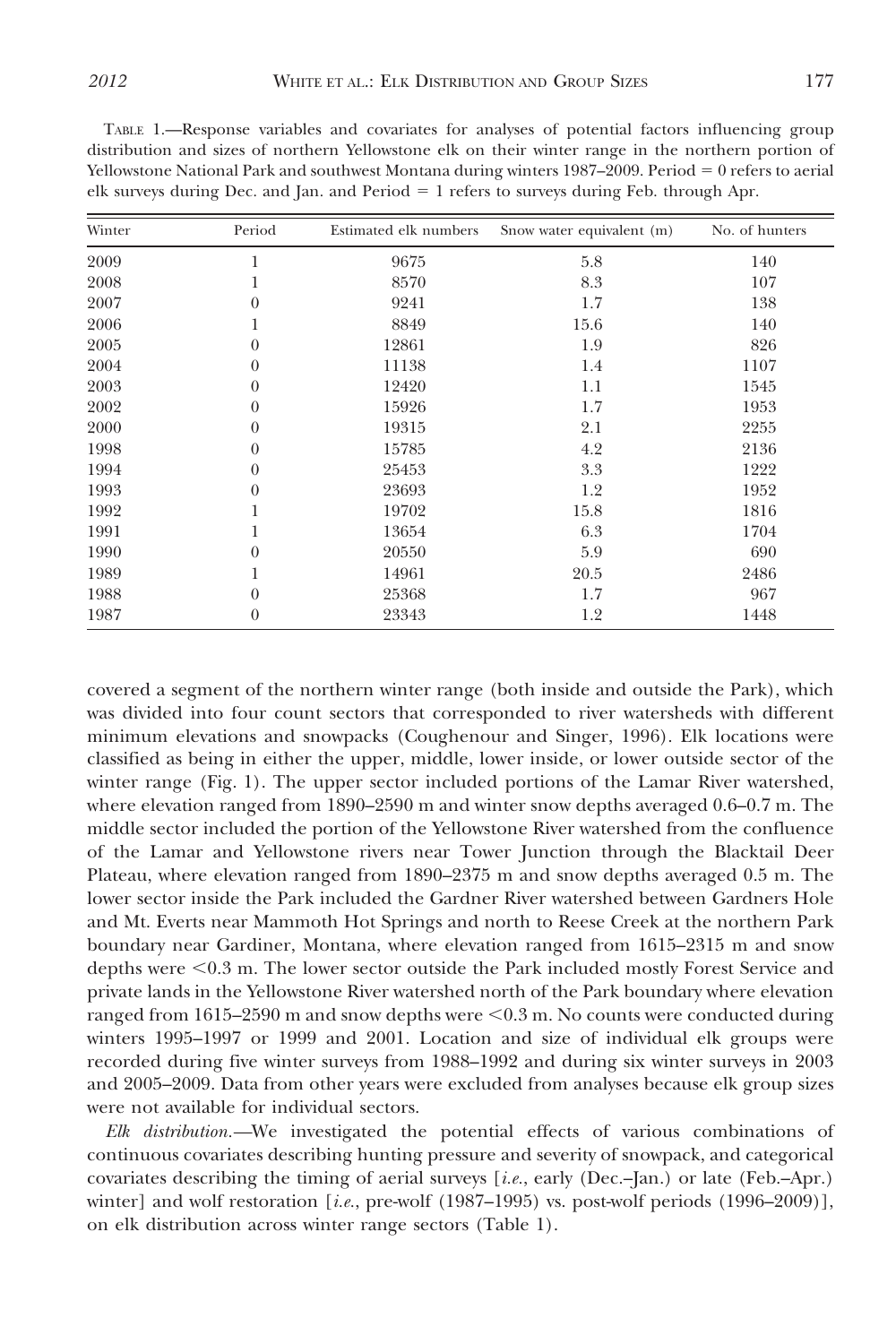Elk that spent winter outside the Park were exposed to archery and rifle hunts during Sept. through Feb., with approximately 500–4500 elk (mean  $\sim$ 1700, sp = 1025) killed annually during 1987–2005, but only 200–500 elk (mean  $\sim$  330, sp = 93) killed during 2006– 2009 after Montana Fish, Wildlife, and Parks reduced the number of antler-less permits for the Gardiner Late Elk Hunt by  $>90\%$  from 1102 in 2005 to 104 during 2006–2009 owing to decreases in elk abundance and recruitment (Lemke, 2009). We used the number of elk hunters issued a permit each year during the Gardiner late elk hunt, which was highly biased towards harvesting females, as an index of hunting pressure.

Snow is a fundamental limiting factor for ungulates occupying high-elevation, montane environments because it influences energetic costs of foraging and locomotion. We used a validated snowpack simulation model to index snowpack severity by summing daily snow water equivalent (*i.e.*, amount of water in snow; SWE) values across all  $28.5 \times 28.5$  m pixels within the Blacktail Deer Plateau (middle sector) and Lamar Valley (upper sector) areas used by elk during Oct. 1 through the date of the aerial elk survey in a given winter (Watson et al., 2009).

We evaluated six generalized linear models (post-wolf period, hunting pressure, snowpack, snowpack + post-wolf period, snowpack + hunting pressure, post-wolf period + hunting pressure) to estimate coefficients representing the effects of covariates on the proportion of the elk population occupying the upper (or lower outside) sector of the winter range. We treated number of elk in the upper (or lower outside) sector and total number of elk as binomial count data. Explanatory variables were screened for collinearity and variables with Pearson's correlation coefficient  $>0.5$  were not included in the same model. Late survey period and snowpack were closely correlated  $(r = 0.80)$ . Thus, survey period was removed from all models and snowpack was used as a covariate to account for variations in the timing of surveys. We used Akaike's Information Criterion, adjusted for sample size ( $AIC<sub>c</sub>$ ), to compare models and Akaike weights ( $w<sub>i</sub>$ ) to address model selection uncertainty (Burnham and Anderson, 2002).

Elk group sizes.—We investigated effects of total elk abundance, wolf restoration, winter severity, timing of the elk survey date, vegetation type, and hunting pressure on variations in group size. We used a categorical covariate to contrast pre-wolf (1988–1992) and post-wolf (2003–2009) years of study. We defined hunting pressure for each group observation as a categorical covariate contrasting groups in the lower-outside-the-park sector during the Gardiner Late Elk hunt in Montana with group observations collected in other sectors during the hunt and in the lower-outside sector before and after the hunt. We used the 2001 National Land Cover Dataset (http://www.mrlc.gov/) to classify vegetation type at a resolution of 30 m, and consolidated vegetation types into four categories: forest, shrubland, grassland (which included pastureland), and other  $(e.g., rock, developed, water)$ .

Migratory movements in response to changes in density and climate have been reported for ungulate populations, including northern Yellowstone elk (White and Garrott, 2005). Thus, we estimated total elk abundance from airplane surveys by (1) dividing counts by average detection rates for ''good'' and ''poor'' survey conditions (estimated by Eberhardt et al., 2007) and (2) adding pre-survey hunting removals for the sector outside the park to resulting post-hunting estimates. Elk selected slightly more open habitats in winter after wolf recovery than before but largely occupied the non-forested landscape (i.e., open grassland and sagebrush), where detection rates were high on all sectors of winter range during both periods (Mao et al., 2005).

We expected total elk population size, snowpack, and vegetation cover to influence elk group sizes and included these effects in each model (Proffitt et al., 2009). We also expected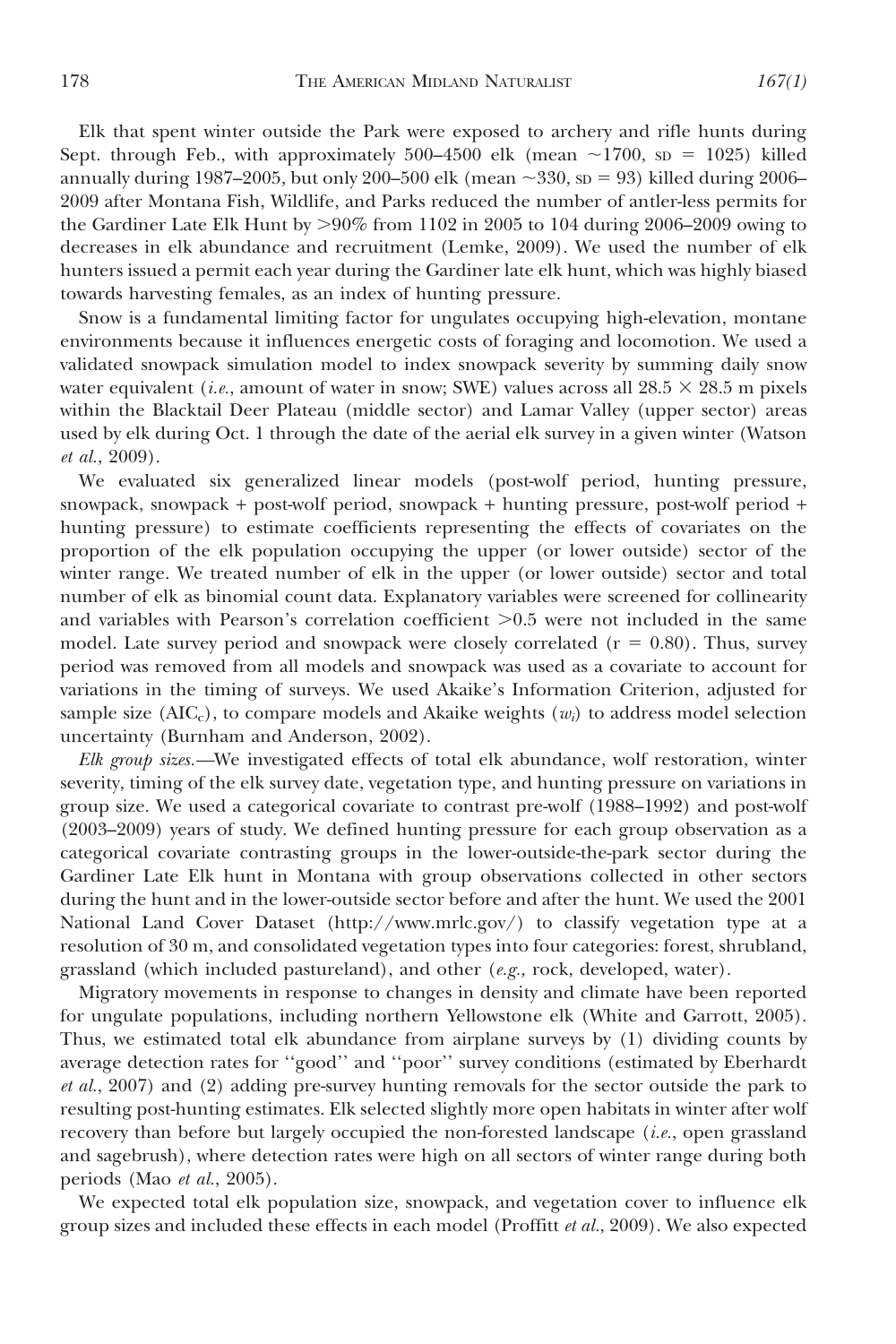

FIG. 2.—Density of elk per km<sup>2</sup> in upper, middle, lower elevation sectors inside Yellowstone National Park, and lower elevation sector outside the Park of the northern Yellowstone winter range during 1987– 2009

group sizes to increase after wolf restoration in the middle and upper elevation sectors, where wolf densities were among the greatest reported (Fuller  $et al., 2003$ ; Smith, 2005; Gower et al., 2009b). In addition, we expected group sizes to decrease in the lower elevation sector outside the Park during the hunting season (Gude  $et al., 2006$ ; Proffitt  $et al., 2009$ ). To evaluate causes of variation in ln-transformed group sizes, we used  $AIC_c$  (Burnham and Anderson, 2002) to compare 15 *a priori* linear regression models.

# **RESULTS**

Elk distribution.—During our study, densities of wintering elk declined in the upper, middle, and lower sectors of winter range inside the Park. In contrast, elk densities were relatively stable in the lower sector outside the Park (Fig. 2). Our best model explaining variations in elk group distributions across the northern winter range suggested the proportion of the population occupying the upper sector decreased following wolf restoration  $(\hat{\beta} = -0.53, 95\% \text{ or } = -0.51, -0.55, w_i = 1.00, \text{ Fig. 3A})$  and with increasing snowpack ( $\hat{\beta} = -0.057$ , 95% ci = -0.059, -0.055). In contrast, our best model suggested the proportion of the elk population occupying the lower outside sector increased following wolf restoration ( $\hat{\beta} = 0.82$ ,  $95\%$  CI = 0.80, 0.84,  $w_i = 1.00$ , Figure 3B) and with increasing snowpack at higher elevations ( $\hat{\beta} = 0.077, 95\%$  cI = 0.075, 0.079).

Elk group sizes.—Mean group size varied by elevation sector and year (Fig. 4A), and was influenced by attributes such as vegetation, elevation sector, and snowpack. Our best model explaining variations in group size contained the covariates vegetation, snowpack, elevation sector of the winter range, study period (2003–2009), and hunting pressure (Table 2,  $w_i$  =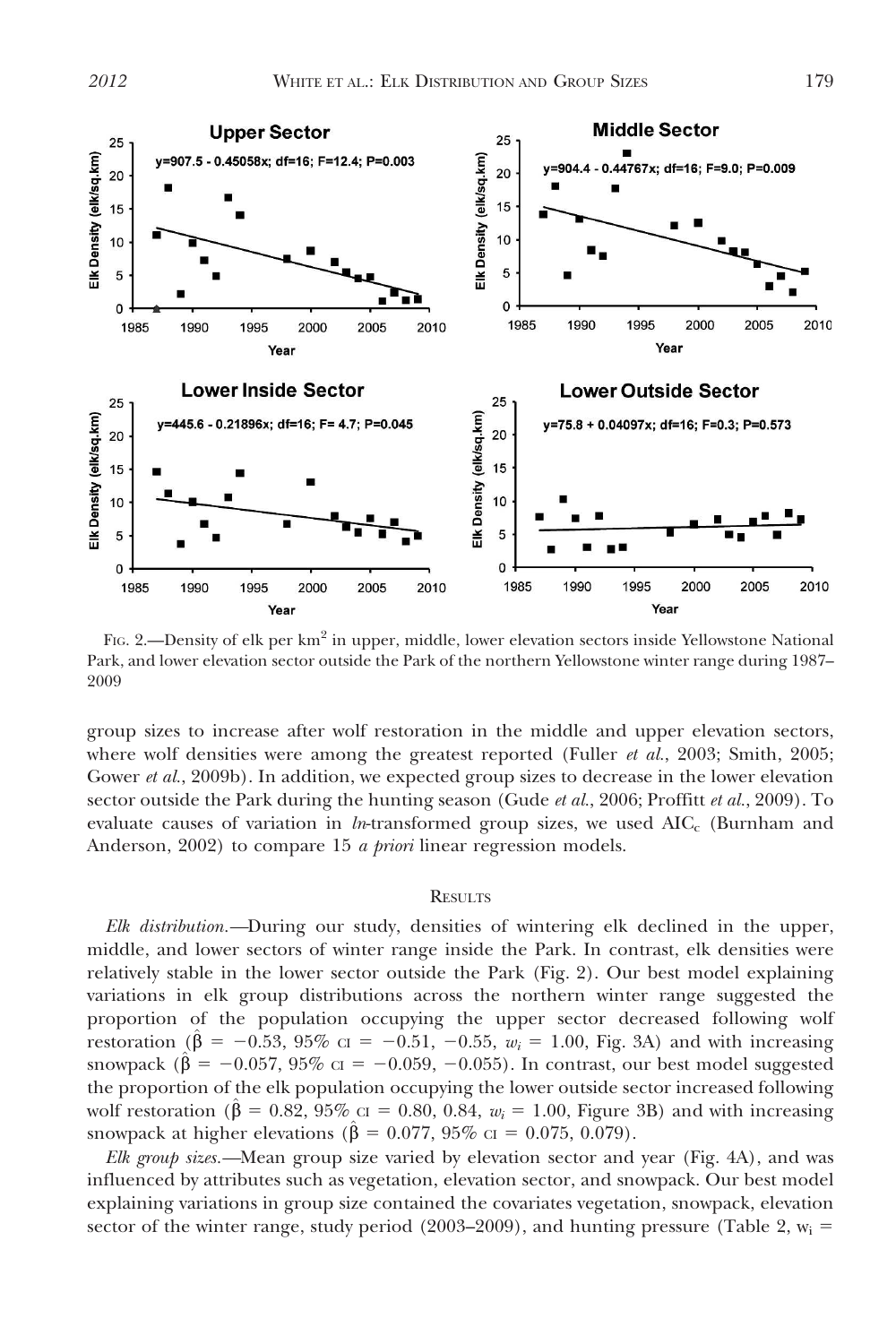

FIG. 3.—Predicted proportions of the total elk population in the upper (Panel A) and lower outside (Panel B) sectors of northern Yellowstone winter range prior to wolf restoration (1987–1995) and following wolf restoration (1996–2009) as cumulative winter snowpack varied

0.88) but explained minimal variation in group size ( $R^2_{\text{adj}} = 0.07$ ). Group sizes increased as elk population size increased ( $\hat{\beta} = 5.5 \times 10^{-5}$ ,  $95\%$  cr = 4.1  $\times$  10<sup>-5</sup>,  $6.9 \times 10^{-5}$ ). Group sizes were similar in grassland, shrubland, and other habitat types but decreased in forested areas ( $\hat{\beta} = -0.64$ ,  $95\%$  ci = -0.80, -0.47). Group sizes decreased as snowpack increased in grassland, shrubland, and other habitats, but snowpack had little effect on group sizes in forested areas (Fig. 5).

There was an increase in group sizes in all habitats during 2003–2009 that was strongest in the lower elevation sector outside the Park and weakest in the upper sector. Group sizes in the lower outside sector decreased from 11.6 (95%  $\text{CI} = 9.7, 13.8$ ) to 9.3 (95%  $\text{CI} = 8.0, 11.1$ ) in grassland and 7.6 (95%  $\text{CI} = 6.5, 8.9$ ) to 6.1 (95%  $\text{CI} = 5.3, 7.1$ ) in forests during the hunting season, though the magnitude of effect was small (Fig. 5). Ninety-five percent of all groups observed during our study contained  $\leq 100$  elk. During the post-wolf period,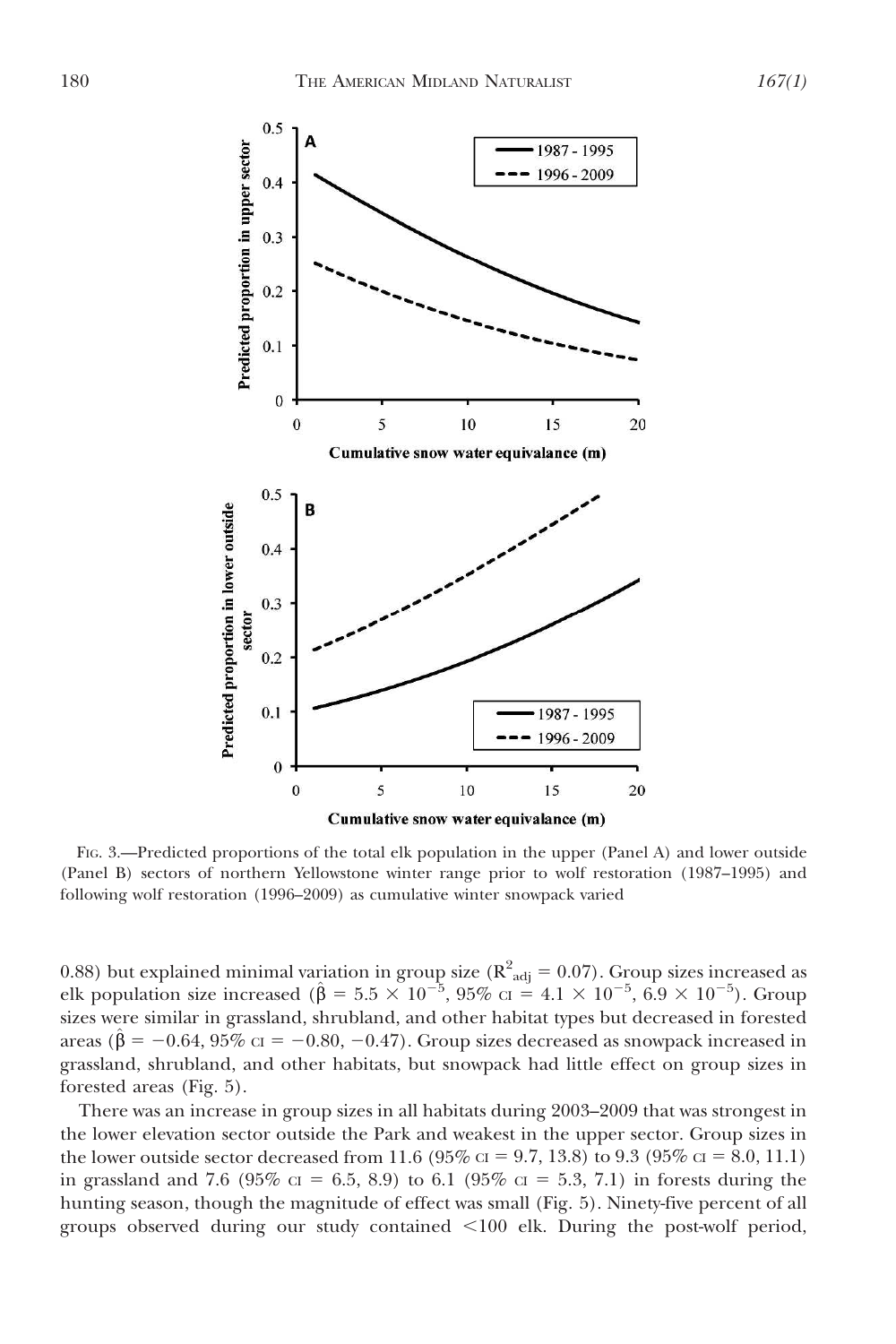

FIG. 4.—Comparisons of mean group size (Panel A) and proportion of elk in groups with  $\geq 100$  elk (Panel B) for northern Yellowstone elk occupying upper elevation sector of winter range in Yellowstone National Park and lower elevation sector outside the Park in nearby areas of Montana during 1988-2009

however, the proportion of elk in large groups increased in the lower sector outside the Park but decreased in the upper, middle, and lower sectors inside the Park (Fig. 4B).

## **DISCUSSION**

The number of northern Yellowstone elk counted each winter has decreased by  $>60\%$ (White and Garrott, 2005), primarily due to a decrease in the number of elk counted on middle to upper sectors inside the Park. Elk that spent winter in these sectors were not subject to hunting but were exposed to high predation risk from high densities of wolves during winter and bears during calving in spring (Smith, 2005; Kauffman et al., 2007; Barber-Meyer et al., 2008). Also, chronic summer-autumn nutritional limitations probably lowered pregnancy rates for lactating elk and contributed to lower recruitment (Cook et al., 2004). Thus, the portion of the northern Yellowstone elk population that spent winter at lower elevations outside the park increased in recent years due, in part, to increased vulnerability of elk at higher elevations to wolf predation caused by deeper snowpacks and decreased recruitment to replace these animals. Also, elk tended to form larger groups, and proportionately more elk were in larger groups, outside the Park. These trends may be exacerbated in future years by continued attrition of adult elk and calves from higher elevation portions of the winter range, continued warming climate with a shorter peak growing season at higher elevations that contributes to summer-autumn nutritional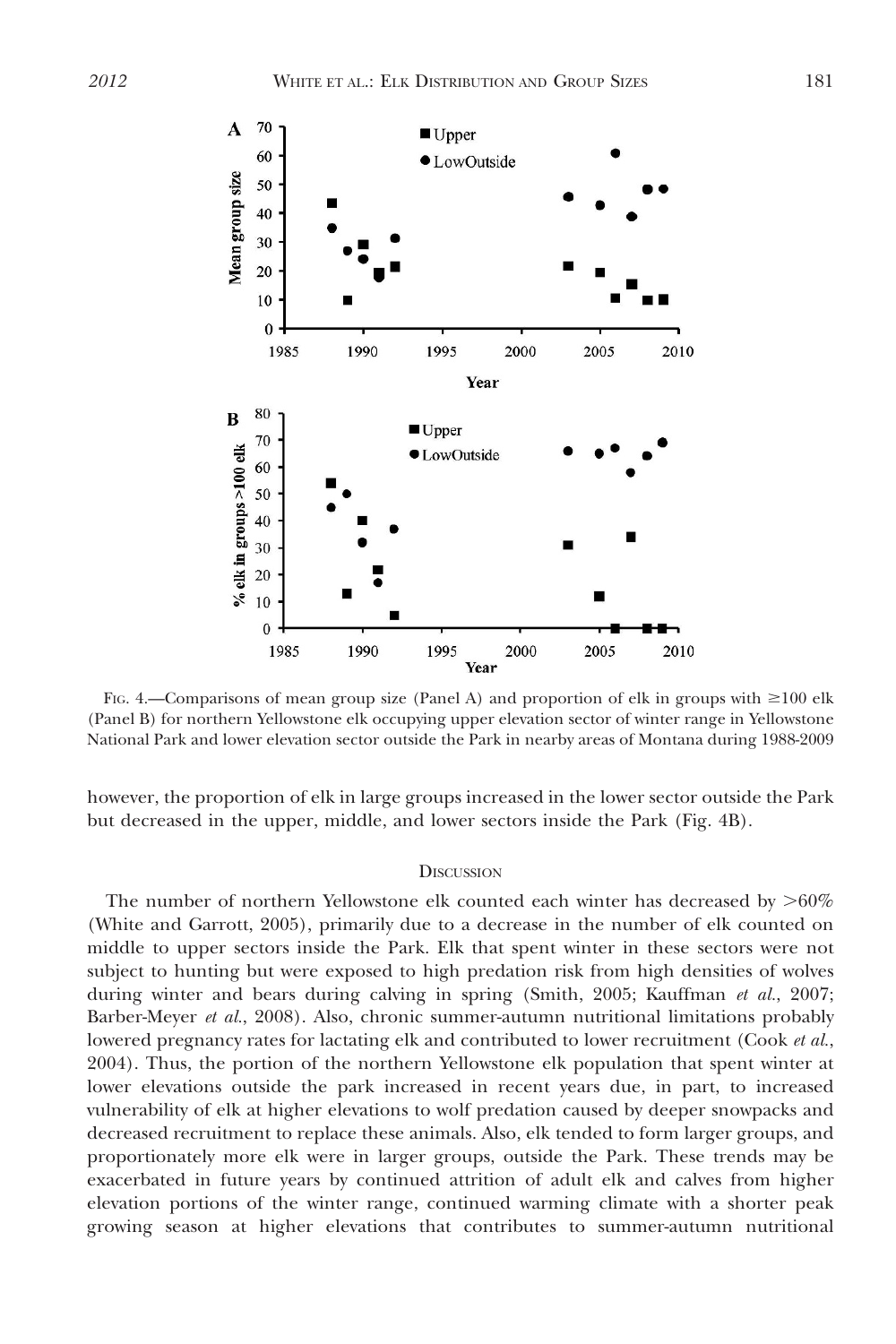TABLE 2.—Model selection results for a priori models examining the effects of covariates on variation in northern Yellowstone elk group sizes. Covariates included vegetation type (Veg), snowpack (SWE), elevation sector of the winter range (Sector), wolf restoration (Wolf), elk population size (Elk), timing of elk survey (Late), and hunting pressure (Hunting). All models are presented along with the number of parameters (k), the  $\Delta AIC_c$  value, and Akaike weight ( $w_i$ )

| Covariates                                                    | $\mathbf k$ | $\Delta AIC_c$ | $w_i$ |
|---------------------------------------------------------------|-------------|----------------|-------|
| $Elk + Veg + SWE*Veg + Wolf + Sector + Wolf*Sector + Hunting$ | 18          | 0.00           | 0.88  |
| $Elk + Veg + SWE*Veg + Wolf + Sector + Wolf*Sector$           | 17          | 3.85           | 0.12  |
| $Elk + Veg + SWE*Veg + Wolf + Sector + Late$                  | 15          | 25.23          | 0.00  |
| $Elk + Veg + SWE*Veg + Wolf + Sector + Hunting$               | 15          | 33.17          | 0.00  |
| $Elk + Veg + SWE*Veg + Wolf + Sector$                         | 14          | 35.63          | 0.00  |
| $Elk + Veg + SWE*Veg + Hunting + Sector$                      | 14          | 50.86          | 0.00  |
| $Elk + Veg + SWE*Veg + Sector$                                | 13          | 56.03          | 0.00  |
| $Elk + Veg + SWE*Veg + Wolf + Hunting$                        | 12          | 77.58          | 0.00  |
| $Elk + Veg + SWE*Veg + Wolf + Late$                           | 12          | 82.17          | 0.00  |
| $Elk + Veg + SWE*Veg + Wolf$                                  | 11          | 89.61          | 0.00  |
| $Elk + Veg + SWE*Veg + Hunting$                               | 11          | 99.88          | 0.00  |
| $Elk + Veg + SWE*Veg + Hunting + Late$                        | 12          | 101.87         | 0.00  |
| $Elk + Veg + SWE*Veg$                                         | 10          | 108.87         | 0.00  |
| $Elk + Veg + SWE*Veg + Late$                                  | 11          | 110.83         | 0.00  |
| $Elk + Veg + SWE$                                             | 7           | 117.55         | 0.00  |

limitations and lower pregnancy rates in lactating elk (Cook et al., 2004), higher survival of elk following the elimination of the antler-less harvest outside the park (Evans et al., 2006; Hamlin et al., 2009), and 2–3 times higher recruitment in the lower-elevation portions of the northern range compared to higher-elevation areas (Barber-Meyer et al., 2008).

Craighead et al. (1972) and Hamlin (2006) suggested there was spatial structuring in the northern Yellowstone elk population on the winter range, with one herd segment occupying the Lamar River Valley at middle to upper elevations in the Park, another herd segment occupying the Yellowstone River Valley at middle to lower elevations in and outside the Park, and some elk moving across the northern range in response to variations in the weather (primarily snowpack). Even though the proportion of the northern Yellowstone elk population spending winter outside the Park increased after wolf restoration, the density of elk outside the Park did not significantly increase because there were fewer elk overall in the population. However, there were more large groups and higher mean group sizes outside the Park during 2003–2009, which could have implications for disease transmission. Larger group sizes of elk on lower elevation winter ranges may increase the risk of elk-elk or elklivestock brucellosis transmission, or result in increasing crop damage issues in the southern portion of Paradise Valley (Cross et al., 2010).

Decreases in elk abundance and group sizes on the middle and upper portions of the northern range also could contribute to a trophic cascade from wolves to elk to woody plants, provided other circumstances (e.g., growing-degree days, water table levels, snowpack) are suitable. A trophic cascade occurs when the limiting effect of predation influences not only the prey but also lower trophic levels (Hairston et al., 1960). Recent increases in the heights and growth rates of aspen (*Populus tremuloides*), cottonwoods (Populus sp.), willows (Salix sp.), and other woody plants in portions of Yellowstone National Park and nearby areas have been attributed to a behaviorally mediated (*i.e.*, altered elk behavior) trophic cascade (Ripple et al., 2001; Beschta, 2003; Ripple and Beschta, 2004;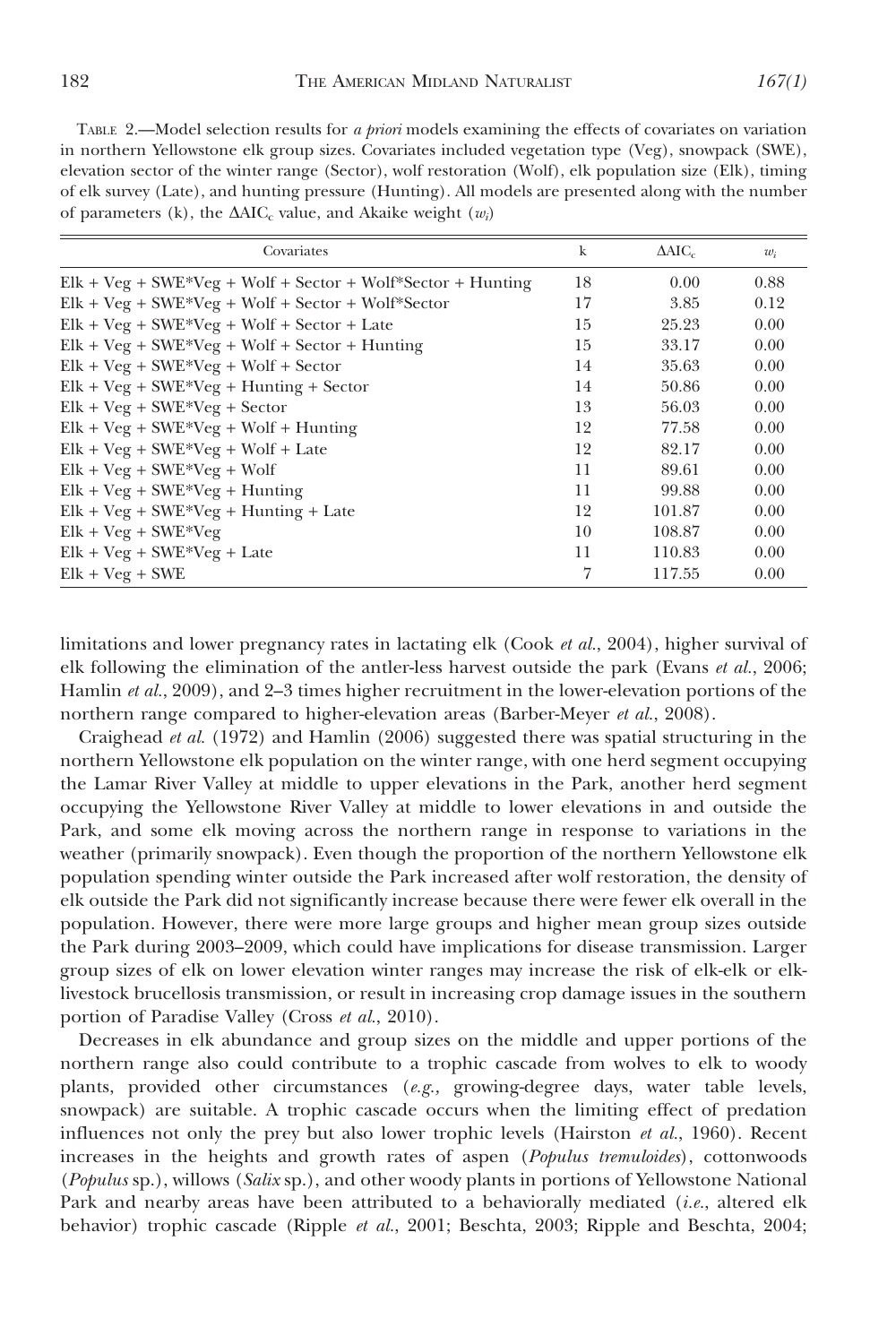

FIG. 5.—Predicted group size and 95% confidence intervals for elk groups in Yellowstone National Park located in open grassland areas in lower outside (Panel A) and upper (Panel B) sectors, and forested areas in lower outside (Panel C) and upper (Panel D) sectors, of northern Yellowstone winter range and varying snowpack during pre-wolf (1988–1992; solid lines) and post-wolf (2003–2009; dashed lines) periods

Beyer et al., 2007). However, wolves also could produce trophic cascades by decreasing numbers of elk, thereby decreasing the intensity of herbivory on woody plants (*i.e.*, numerical mediated effect; White and Garrott, 2005).

A similar pattern of changes in the distribution and group sizes of elk in the Madison headwaters of Yellowstone occurred after wolf recovery (White et al., 2009). Prior to wolf recolonization in 1997–1998, elk were distributed throughout the Firehole (40%), Gibbon (37%), and Madison (23%) river drainages. Following wolf recolonization, elk essentially were eliminated from the Gibbon drainage by 2004 and decreased 60% in the Firehole drainage by 2007. However, the proportion of elk in the Madison drainage increased to  $84\%$ by 2007. This shift in distribution primarily was due to wolf predation removing animals rather than elk redistributing among drainages (White et al., 2009). Also, elk aggregated into somewhat larger groups in response to wolf predation risk, with lower mean annual kill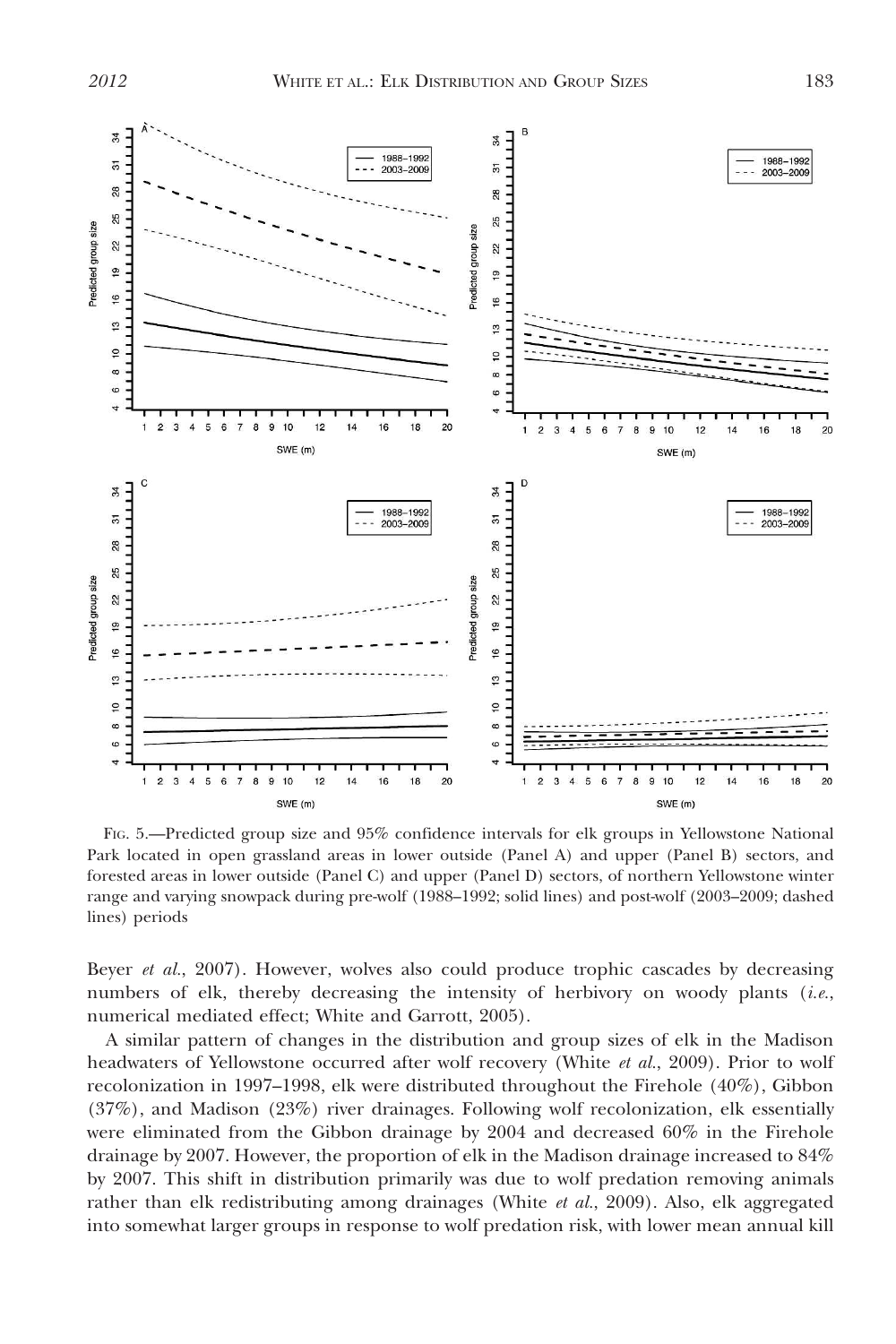rates on larger groups (Becker *et al.*, 2009; Gower *et al.*, 2009b). However, there was a substantial increase in variations in group size as elk evidently attempted to balance the conflicting demands of minimizing predation risk and maximizing food acquisition (Gower et al., 2009b). Slightly larger group sizes and more dynamic grouping behavior may be an effective strategy when other defensive tactics of elk, such as fleeing, do not work well in deep snow or thick vegetation that hinder efficient escape (Gower *et al.*, 2009b).

Predation risk is a function of where predators hunt and the landscape attributes, individual behaviors, and physiological stressors that render prey more or less susceptible to detection, attack, and predation (Mech and Peterson, 2003; Hebblewhite et al., 2005). Wolves in Yellowstone are associated closely with elk and frequently course through winter ranges occupied by elk (Bergman et al., 2006; Kauffman et al., 2007). Thus, differences in predation risk among areas are not due to differences in detection or encounter probabilities but rather differences in vulnerability of elk once attacked (White et al., 2009). Elk tended to avoid deeper snow areas, likely because snowpack is a significant factor affecting the vulnerability of ungulate prey (Mech and Peterson, 2003). Also, wolves selectively removed elk from areas with deeper snow (Mech et al., 2001; Gower et al., 2009c; White et al., 2009). Thus, elk apparently minimized predation risk during winter by selecting portions of the landscape that increased their probability of escape if attacked, while still providing relatively high quality vegetation and snow characteristics that allowed access to forage (Mao et al., 2005; Kauffman et al., 2007; White et al., 2009). Elk apparently obtained necessary food resources as there was no indication of any considerable change in foraging time or over-winter nutrition after wolves became established in the system (Cook  $et al.,$ 2004; Gower et al., 2009a; White et al., 2009).

Other studies in the greater Yellowstone ecosystem have detected different changes in elk distributions or group sizes in the presence of wolf predation risk. Gude  $et$  al. (2006) reported that wolves created a more dynamic distribution of elk in the lower Madison Valley located 40 km west of the Madison headwaters area. Elk in areas where wolves frequently hunted tended to move following wolf encounters in those areas. However, wolves had no detectable effect on the size of elk groups, which were strongly influenced by habitat type and hunting by humans (Gude  $et$  al., 2006). Elk in the Gallatin Canyon area, Montana, outside the northwestern boundary of Yellowstone shifted habitats from grasslands to forests, formed smaller groups to reduce their level of predation risk, and sustained a decrease in diet quality (Creel et al., 2005; Christianson and Creel, 2010). Thus, landscape disparities among areas may strongly influence the behavioral responses of elk to wolf presence and the degree to which these behaviors are manifested (Gower et al., 2009b). As a result, fitness trade-offs between foraging conditions and the risk of predation (or harvest) as constrained by snow appear to vary considerably among elk populations in the greater Yellowstone ecosystem due to differences in land use, vegetation communities, large predator densities and management, local environmental conditions, elk migratory patterns, and human-related harvests (Garrott et al., 2005; Hamlin et al., 2009).

Acknowledgments.—This article is dedicated to Francis Singer, who contributed to substantial advances in our understanding of the greater Yellowstone ecosystem. Financial support for this project was provided by member agencies of the Northern Yellowstone Cooperative Wildlife Working Group (Montana Fish, Wildlife, and Parks, National Park Service, U.S. Geological Survey, U.S. Forest Service). We thank F. Watson for snowpack estimates, R. Russell for statistical advice, R. Renkin and L. Zeigenfuss for discussions regarding elk data, D. Smith, D. Stahler, and R. Raymond for discussions regarding wolf data, and L. Adams, E. Garton, K. Hamlin, and C. Jacques provided insightful comments on earlier versions of this article. We also thank the dedicated Montana Fish, Wildlife, and Parks employees and volunteers that collected elk harvest and wildlife disease data.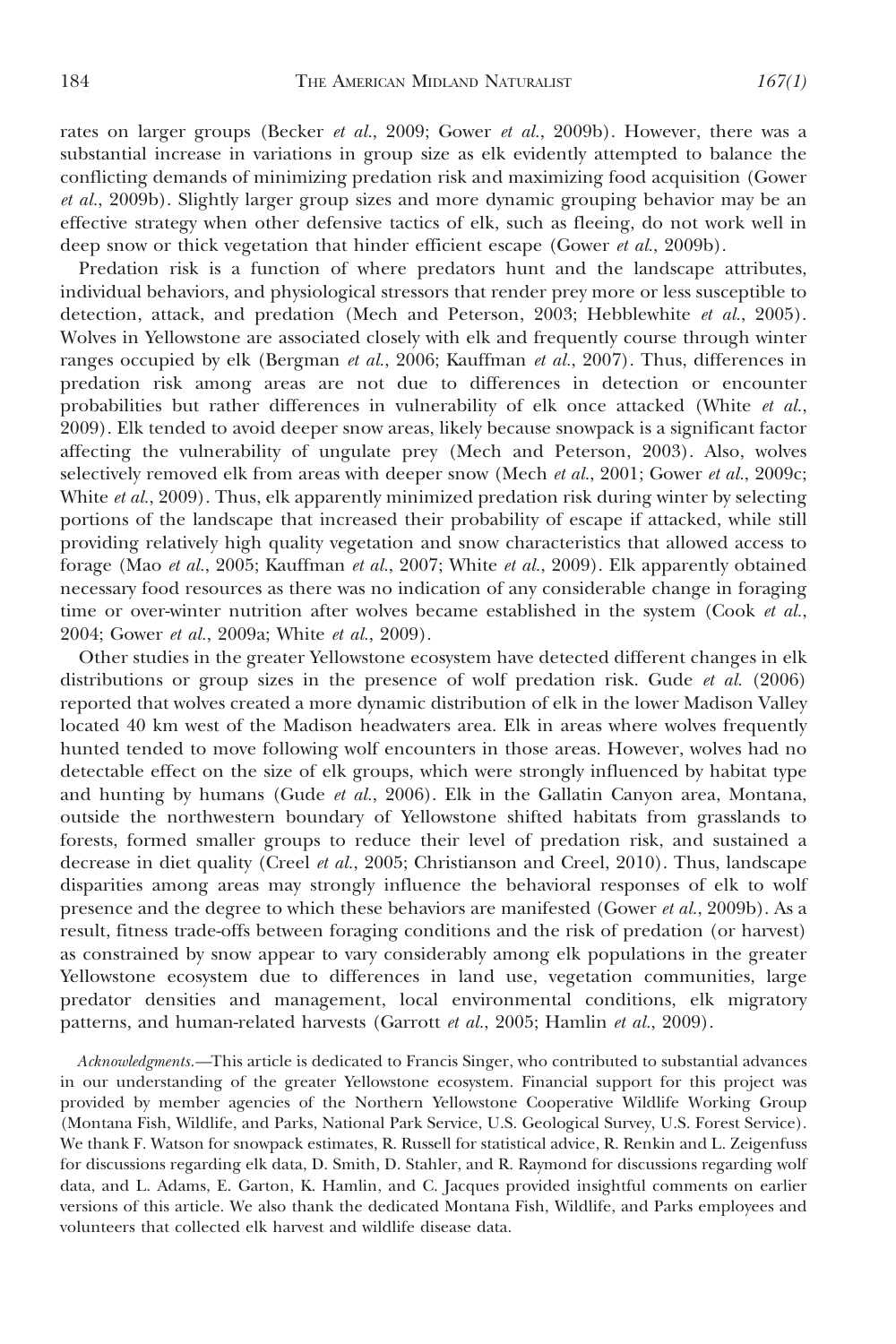## LITERATURE CITED

- BARBER-MEYER, S. M., L. D. MECH AND P. J. WHITE. 2008. Survival and cause-specific elk calf mortality following wolf restoration to Yellowstone National Park. Wildl. Monogr., 169:1–30.
- BARMORE, W. J. JR. 2003. Ecology of ungulates and their winter range in northern Yellowstone National Park: research and synthesis, 1962–1970. National Park Service, Mammoth Hot Springs, Wyoming, USA. 528 p.
- BECKER, M. S., R. A. GARROTT, P. J. WHITE, R. JAFFE, J. J. BORKOWSKI, C. N. GOWER AND E. J. BERGMAN E. J. 2009. Wolf kill rates: predictably variable? p. 339–369. In: R. A. Garrott, P. J. White and F. G. R. Watson (eds.). The ecology of large mammals in central Yellowstone: sixteen years of integrated field studies. Elsevier, San Diego, California, USA.
	- ———, ———, S. CREEL, J. J. BORKOWSKI, F. G. R. WATSON AND R. M. JAFFE. 2006. Assessment of prey vulnerability through analysis of wolf movements and kill sites. Ecol. Appl., 16:273–284.
- BESCHTA, R. L. 2003. Cottonwoods, elk, and wolves in the Lamar Valley of Yellowstone National Park. Ecol. Appl., 13:1295–1309.
- BEYER, H. L., E. H. MERRILL, N. VARLEY AND M. S. BOYCE. 2007. Willow on Yellowstone's Northern Range: Evidence for a trophic cascade? Ecol. Appl., 17:1563–1571.
- BURNHAM, K. P. AND D. R. ANDERSON. 2002. Model selection and multimodel inference: a practical information-theoretical approach. Springer-Verlag, New York, USA. 488 p.
- CHRISTIANSON, D. AND S. CREEL. 2010. A nutritionally mediated risk effect of wolves on elk. Ecology, 91:1184–1191.
- CLUTTON-BROCK, T. H., F. E. GUINNESS AND S. D. ALBON. 1982. Red deer: behavior and ecology of two sexes. University of Chicago Press, Chicago, Illinois, USA. 378 p.
- COOK, R. C., J. G. COOK AND L. D. MECH. 2004. Nutritional condition of northern Yellowstone elk. J. Mammal., 85:714–722.
- COUGHENOUR, M. B. AND F. J. SINGER. 1996. Elk population processes in Yellowstone National Park under the policy of natural regulation. Ecol. Appl., 6:573–583.
- CRAIGHEAD, J. J., G. ATWELL AND B. W. O'GARA. 1972. Elk migrations in and near Yellowstone National Park. Wildl. Monogr., 29:1–48.
- CREEL, S., J. A. WINNIE Jr, B. MAXWELL, K. HAMLIN AND M. CREEL. 2005. Elk alter habitat selection as an antipredator response to wolves. Ecology, 86:3387–3397.
- CROSS, P. C., E. K. COLE, A. P. DOBSON, W. H. EDWARDS, K. L. HAMLIN, G. LUIKART, A. D. MIDDLETOWN, B. M. SCURLOCK AND P. J. WHITE. 2010. Probable causes of increasing brucellosis in free-ranging elk of the Greater Yellowstone Ecosystem. Ecol. Appl., 20:278–288.
- EBERHARDT, L. L., P. J. WHITE, R. A. GARROTT AND D. B. HOUSTON. 2007. A seventy-year history of trends in Yellowstone's northern elk herd. J. Wildl. Manage., 71:594–602.
- EVANS, S. B., L. D. MECH, P. J. WHITE AND G. A. SARGEANT. 2006. Survival of adult female elk in Yellowstone following wolf recovery. J. Wildl. Manage., 70:1372–1378.

FARNES, P. E., C. HEYDON AND K. HANSEN. 1999. Snowpack distribution across Yellowstone National Park. U.S. Forestry Sciences Lab, Bozeman, Montana, USA. 58 p.

- FULLER, T. K., L. D. MECH AND J. F. COCHRANE. 2003. Wolf population dynamics, p. 161–191. In: L. D. Mech and L. Boitani (eds.). Wolves: behavior, ecology, and conservation. University of Chicago Press, Chicago, Illinois, USA.
- GARROTT, R. A., J. A. GUDE, E. J. BERGMAN, C. GOWER, P. J. WHITE AND K. L. HAMLIN. 2005. Generalizing wolf effects across the greater Yellowstone area: a cautionary note. Wildl. Soc. Bull., 33:1245–1255.
- GOWER, C. N., R. A. GARROTT AND P. J. WHITE. 2009a. Elk foraging behavior: does predation risk reduce time for food acquisition? p. 423–450. In: R. A. Garrott, P. J. White and F. G. R. Watson (eds.). The ecology of large mammals in central Yellowstone: sixteen years of integrated field studies. Elsevier, San Diego, California, USA.
	- ———, ———, P. J. WHITE, S. CHERRY AND N. G. YOCCOZ. 2009b. Elk group size and wolf predation: a flexible strategy when faced with variable risk, p. 401–422. In: R. A. Garrott, P. J. White and F. G. R. Watson (eds.). The ecology of large mammals in central Yellowstone: sixteen years of integrated field studies. Elsevier, San Diego, California.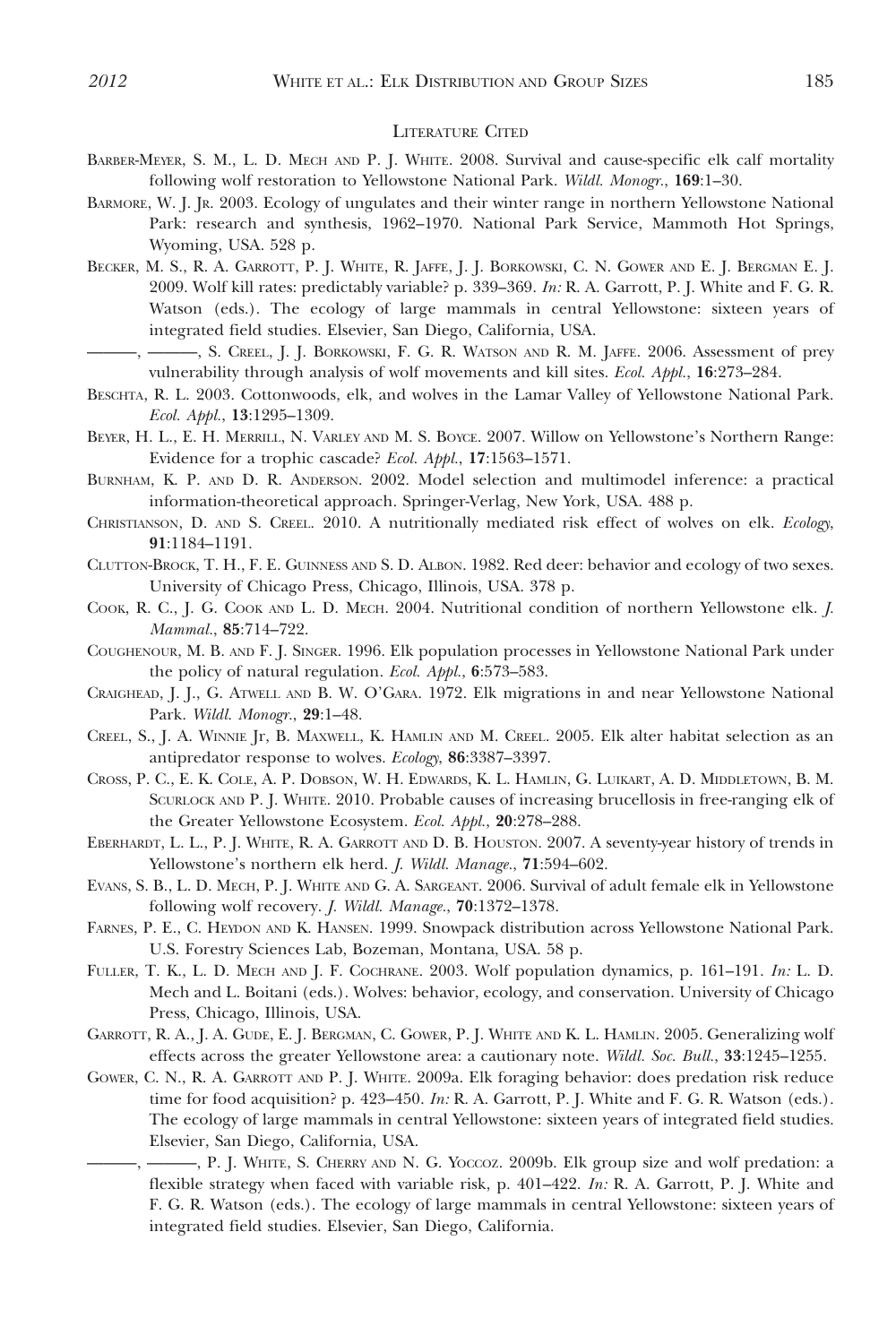- ———, ———, P. J. WHITE, F. G. R. WATSON, S. CORNISH AND M. S. BECKER. 2009c. Spatial responses of elk to winter wolf predation risk: using the landscape to balance multiple demands, p. 373–399. In: R. A. Garrott, P. J. White and F. G. R. Watson (eds.). The ecology of large mammals in central Yellowstone: sixteen years of integrated field studies. Elsevier, San Diego, California, USA.
- GUDE, J. A., R. A. GARROTT, J. J. BORKOWSKI AND F. KING. 2006. Prey risk allocation in a grazing ecosystem. Ecol. Appl., 16:285–298.
- HAIRSTON, N. G., F. E. SMITH AND L. B. SLOBODKIN. 1960. Community structure, population control, and competition. Am. Nat., 94:421–425.
- HAMLIN, K. L. 2006. Monitoring and assessment of wolf-ungulate interactions and population trends within the greater Yellowstone area, southwestern Montana, and Montana statewide. Montana Fish, Wildlife, and Parks, Bozeman, Montana, USA. 38 p.
- ———, R. A. GARROTT, P. J. WHITE AND J. A. CUNNINGHAM. 2009. Contrasting wolf-ungulate interactions in the greater Yellowstone ecosystem, p. 541–577. In: R. A. Garrott, P. J. White and F. G. R. Watson (eds.). The ecology of large mammals in central Yellowstone: sixteen years of integrated field studies. Elsevier, San Diego, California, USA.
- HEBBLEWHITE, M., C. A. WHITE, C. G. NIETVELT, J. A. MCKENZIE, T. E. HURD, J. M. FRYXELL, S. E. BAYLEY AND P. C. PAQUET. 2005. Human activity mediates a trophic cascade caused by wolves. Ecology, 86:2135–2144.
- HIRTH, D. H. 1977. Social behavior in white-tailed deer in relation to habitat. Wildl. Monogr., 53:1–55.
- HOUSTON, D. B. 1982. The northern Yellowstone elk: ecology and management. MacMillan, New York, USA. 474 p.
- JARMAN, P. J. 1974. Social organization of antelope in relation to their ecology. Behaviour, 48:215–267.
- KAUFFMAN, M. J., N. VARLEY, D. W. SMITH, D. R. STAHLER, D. R. MACNULTY AND M. S. BOYCE. 2007. Landscape heterogeneity shapes predation in a newly restored predator-prey system. Ecol. Letters, 10:690–700.
- LEMKE, T. O. 2009. Gardiner late elk hunt annual report, season dates (Jan. 2–Jan. 26, 2009. Montana Fish, Wildlife, and Parks, Livingston, Montana, USA. 56 p.
- ———, J. A. MACK AND D. B. HOUSTON. 1998. Winter range expansion by the northern Yellowstone elk herd. Intermountain J. Sci., 4:1-9.
- MAO, J. S., M. S. BOYCE, D. S. SMITH, F. J. SINGER, D. J. VALES, J. M. VORE AND E. H. MERRILL. 2005. Habitat selection by elk before and after wolf reintroduction in Yellowstone National Park. J. Wildl. Manage., 69:1691–1707.
- MECH, L. D. AND R. O. PETERSON. 2003. Wolf–prey relations, p. 131–160. In: L. D. Mech and L. Boitani (eds.). Wolves: behavior, ecology, and conservation. University of Chicago Press, Chicago, Illinois, USA.
- ———, D. W. SMITH, K. M. MURPHY AND D. R. MACNULTY. 2001. Winter severity and wolf predation on a formerly wolf-free elk herd. J. Wildl. Manage., 65:998–1003.
- PROFFITT, K., J. GRIGG, R. A. GARROTT AND K. L. HAMLIN. 2009. Elk behavioral responses to predation risk: contrasting effects of wolves and human hunters. J. Wildl. Manage., 73:345–356.
- PULLIAM, H. R. 1973. On the advantage of flocking. J. Theoretical Biol., 38:419–422.
- AND T. CARACO. 1984. Living in groups: is there an optimal group size? p. 122-147. In: J. R. Krebs and N. B. Davies (eds.). Behavioural ecology: an evolutionary approach. Blackwell Scientific, Oxford, UK.
- RIPPLE, W. J. AND R. L. BESCHTA. 2004. Wolves, elk, willows, and trophic cascades in the upper Gallatin Range of Southwestern Montana, USA. For. Ecol. Manage., 200:161–181.
- ———, E. J. LARSEN, R. A. RENKIN AND D. W. SMITH. 2001. Trophic cascades among wolves, elk and aspen on Yellowstone National Park's northern range. Biol. Cons., 102:227–234.
- SINGER, F. J., W. SCHREIER, J. OPPENHEIM AND E. O. GARTON. 1989. Drought, fires, and large mammals. BioScience, 39:716–722.
- SMITH, D. W. 2005. Ten years of Yellowstone wolves. Yellowstone Sci., 13:7–33.
- VUCETICH, J. A., D. W. SMITH AND D. R. STAHLER. 2005. Influence of harvest, climate, and wolf predation on Yellowstone elk, 1961–2004. Oikos, 111:259–270.